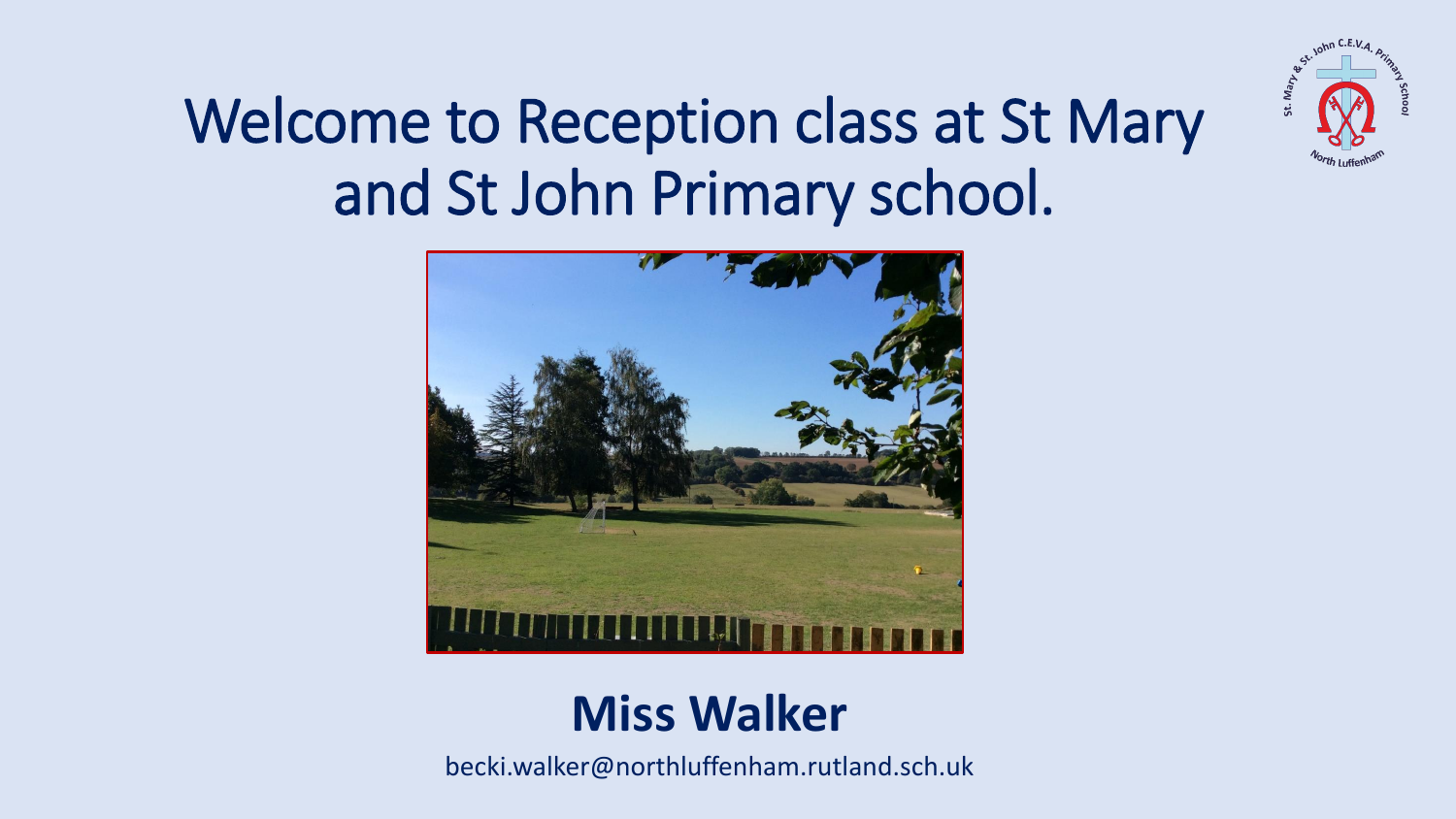

# What will be covered?

- Staff
- How we get to know your child
- Your child's first day
- Curriculum
- Assessment
- Parental engagement
- Uniform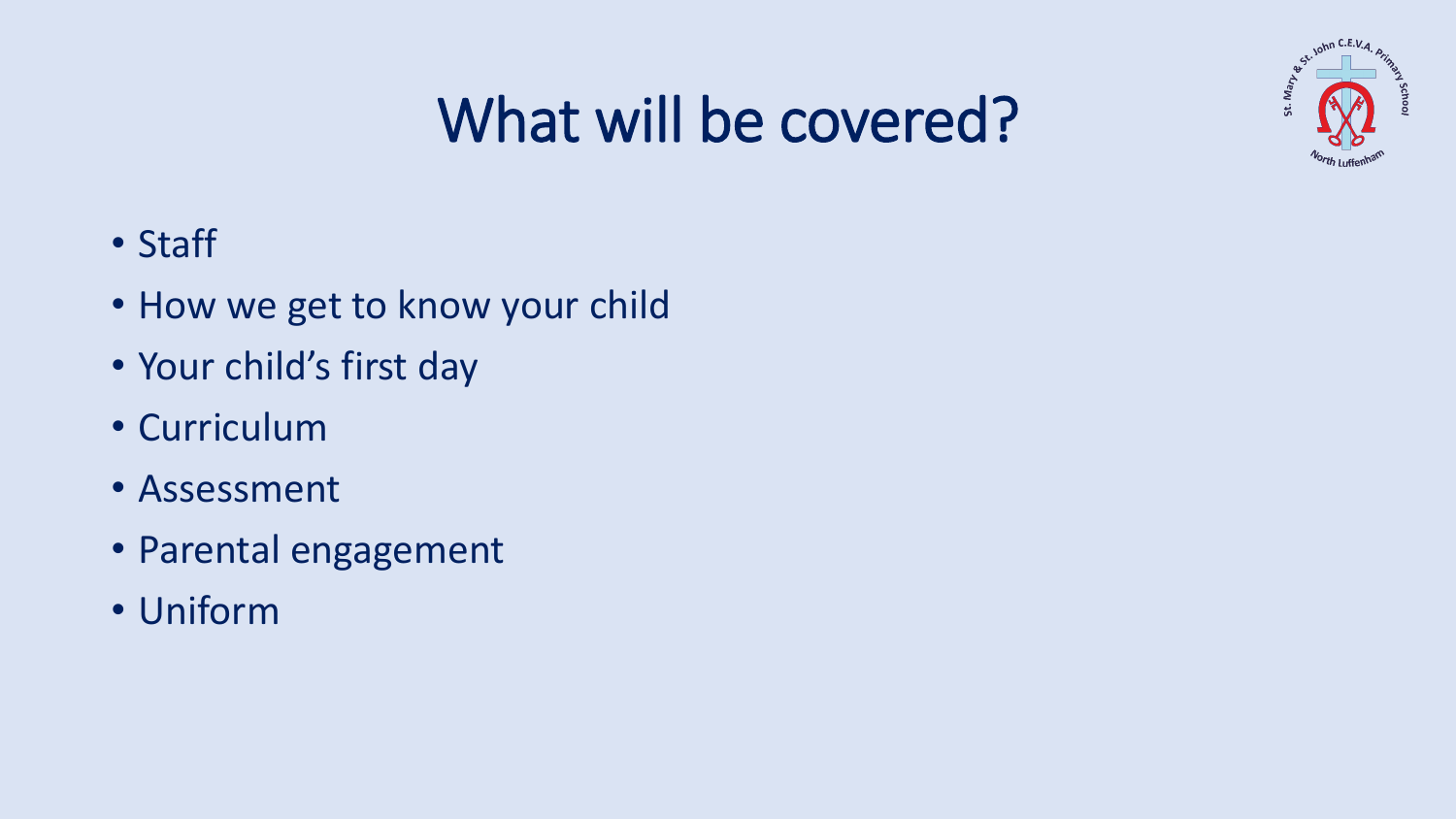## **Staff**

• Miss Walker - Reception class teacher and EYFS/KS1 leader

• Mrs Groombridge – Early Years Practitioner

• Mrs Breden – Early Years Practitioner







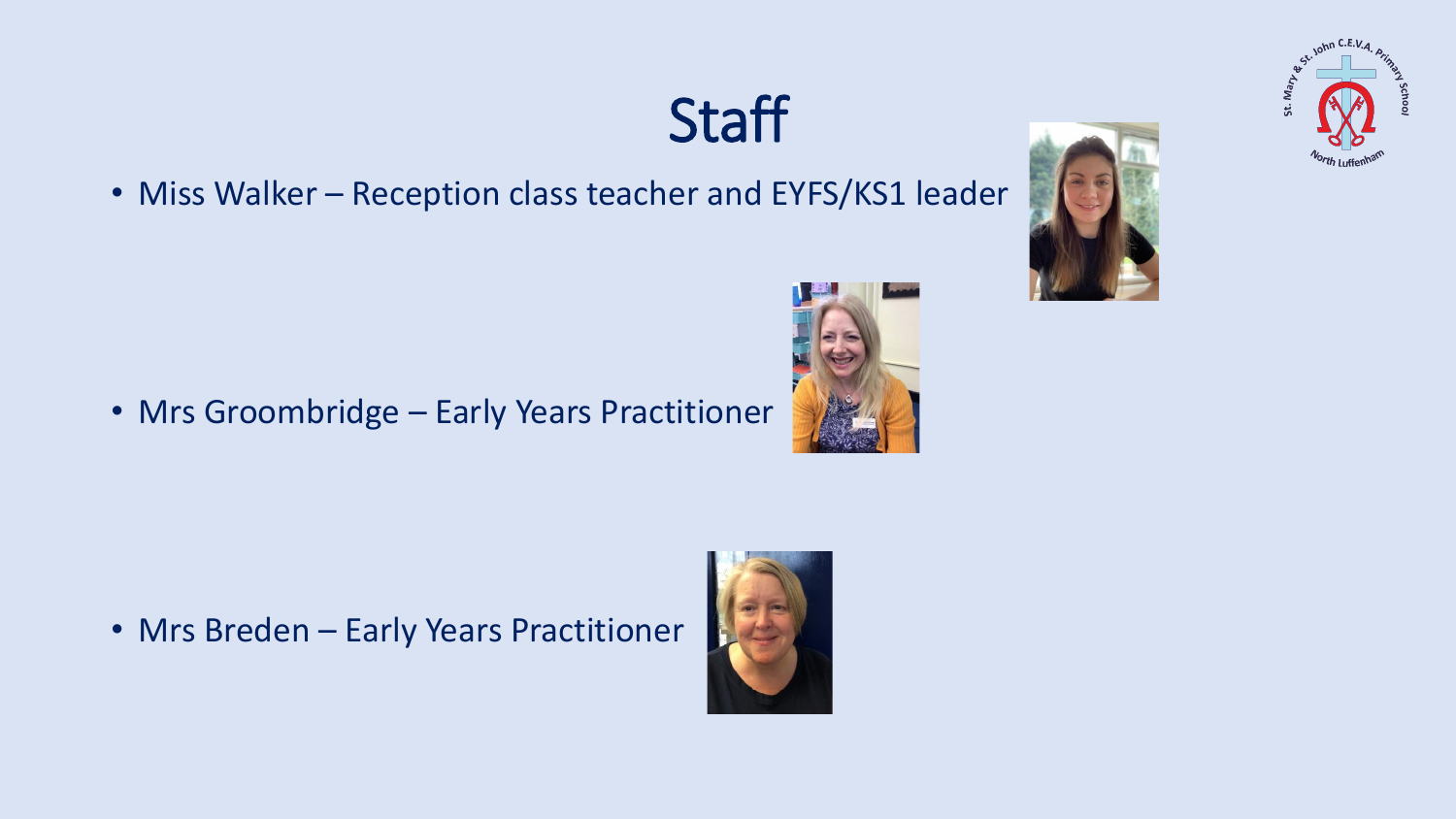# Getting to know your child



### **Here are some of the ways we will get to know your child before they start school:**

- Transition morning in September and phased intake schedule.
- Video calls with you and your child.
- Discussions with nurseries and key workers.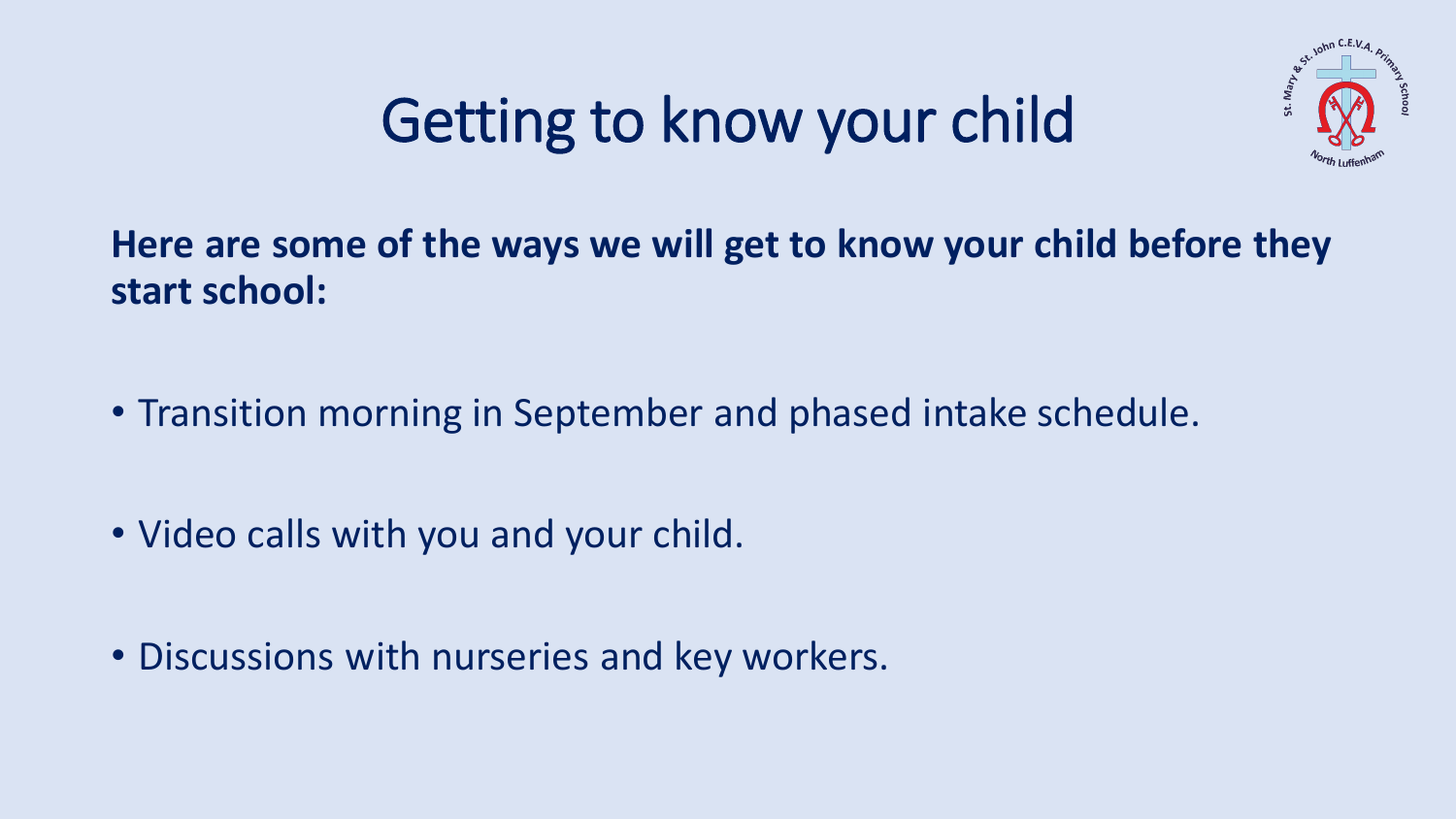## Phased intake



- The planned phased intake will be uploaded onto Class Dojo. Please bear in mind that collection and pick up times may vary between 3.00pm and 3.30pm due to staggering of groups and the aim to reduce lots of people and large groups gathering at school at one time – you will receive more information about this in September.
- If you feel at any point throughout the phased intake your child is extremely tired/exhausted first thing in the morning, we would advise you to give them a 'rest' day at home. At such an early stage of their school experience, it is important that the time spent at school is both a positive and happy one.
- School is a very different experience to Nursery / Pre-school. Children who are already used to full days each week at a Nursery will not necessarily be used to a full day of 'learning through play', with new friends and in a new environment, at school.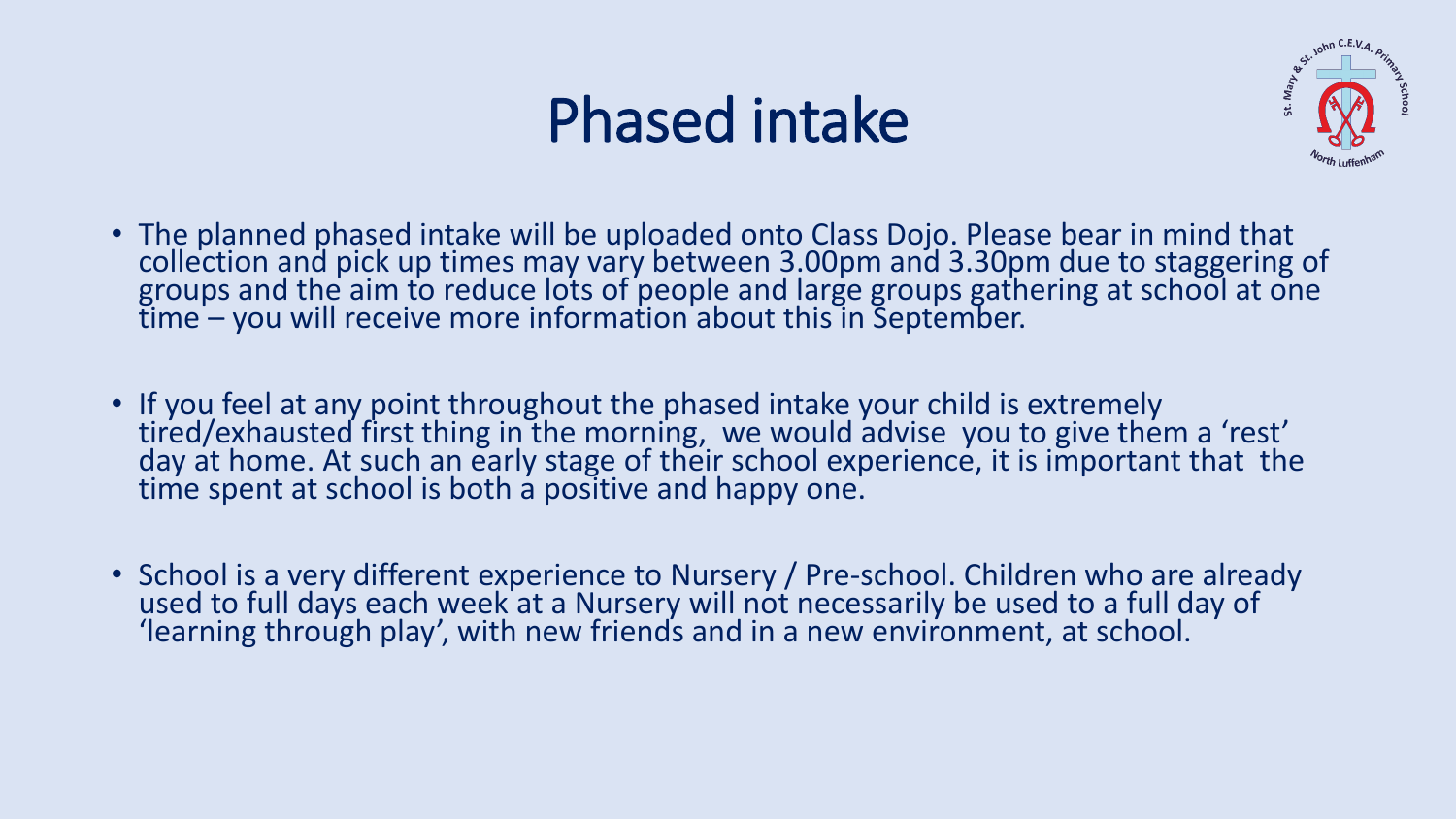# Your child's first day



- Please give your child plenty of time to get ready and have their breakfast, before coming to school calmly. This will help alleviate any stress for you and your child.
- Your child may be excited and anxious about their first day – however emotional and anxious you may be, please try not to show or convey this to your child.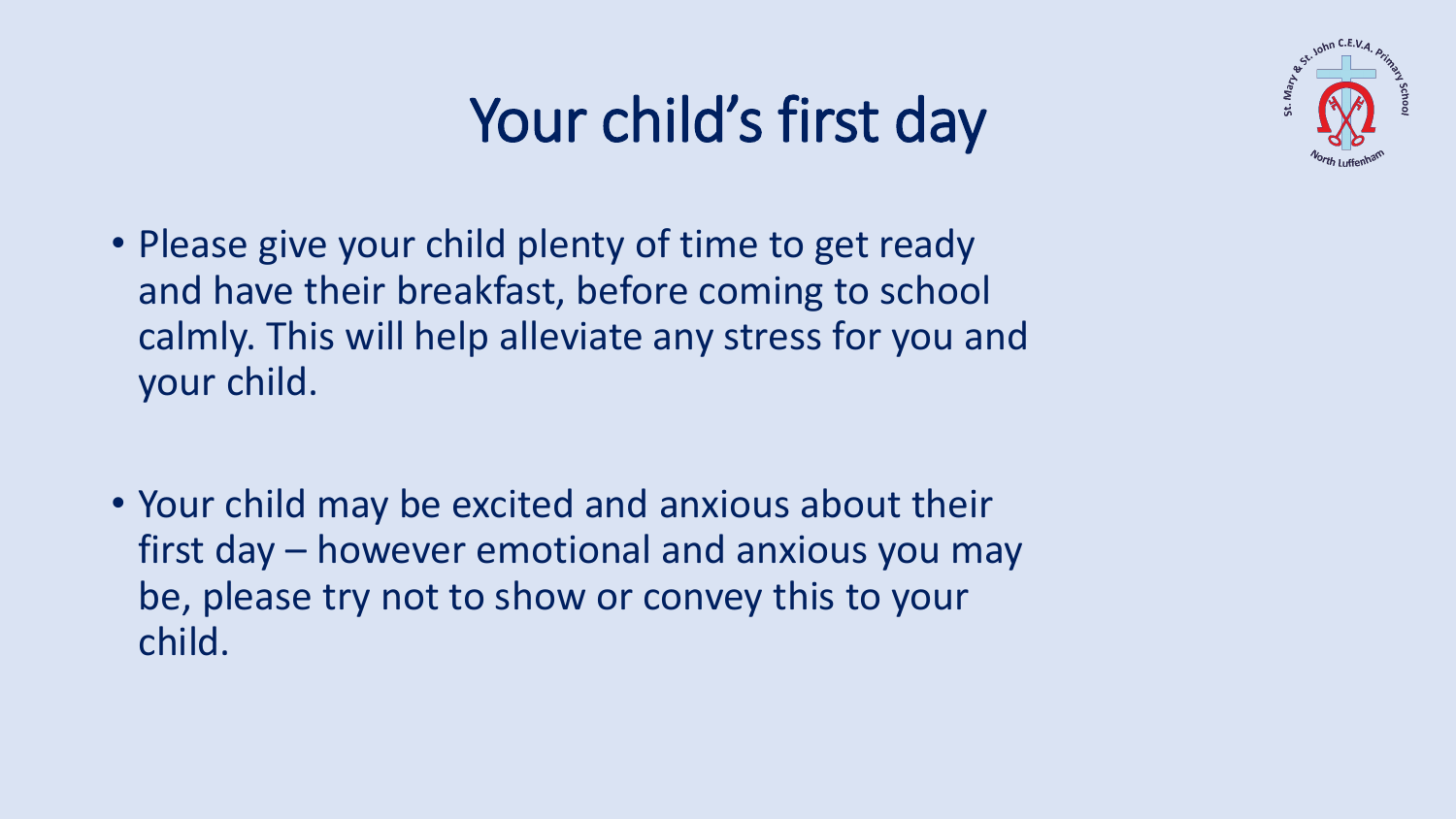When You: Cut it for me, Write it for me, Open it for me, Set it up for me, Draw it for me or Find it for me,



All I learn is:<br>that you do it better than me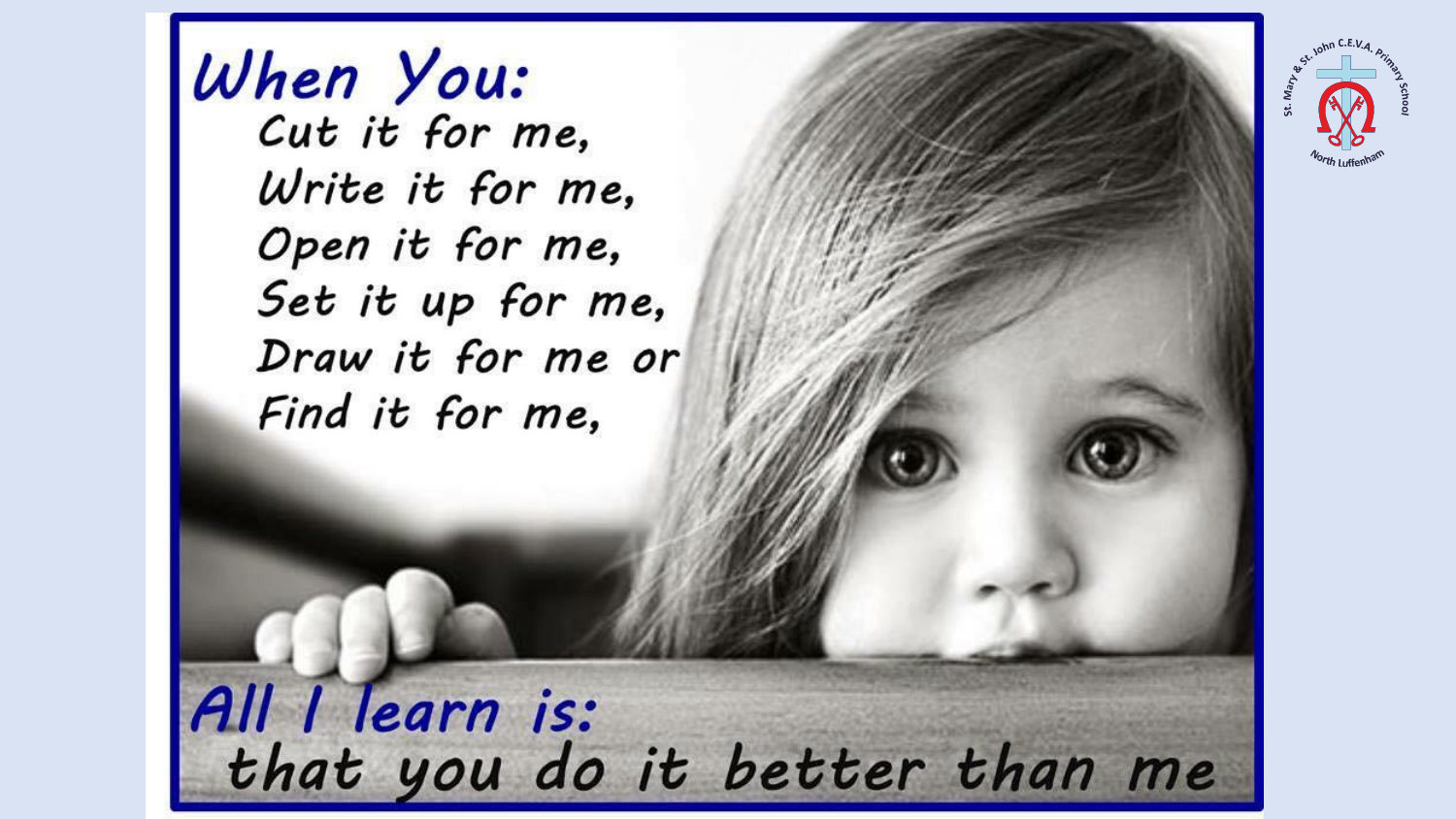# Is my child school ready?



- I can settle happily without my parent or carer.
- I can tell friends and grown-ups what I need.
- I can take turns and share when I am playing.
- I can go to the toilet on my own and wash my hands.
- I can put on my own coat and shoes and feed myself.
- I can tell a grown up if I am happy, sad or cross.
- I know that what I do and say can make others happy or unhappy.
- I am curious and want to learn and play.
- I can stop what I am doing, listen and follow simple instructions.
- I enjoy sharing books with grown-ups.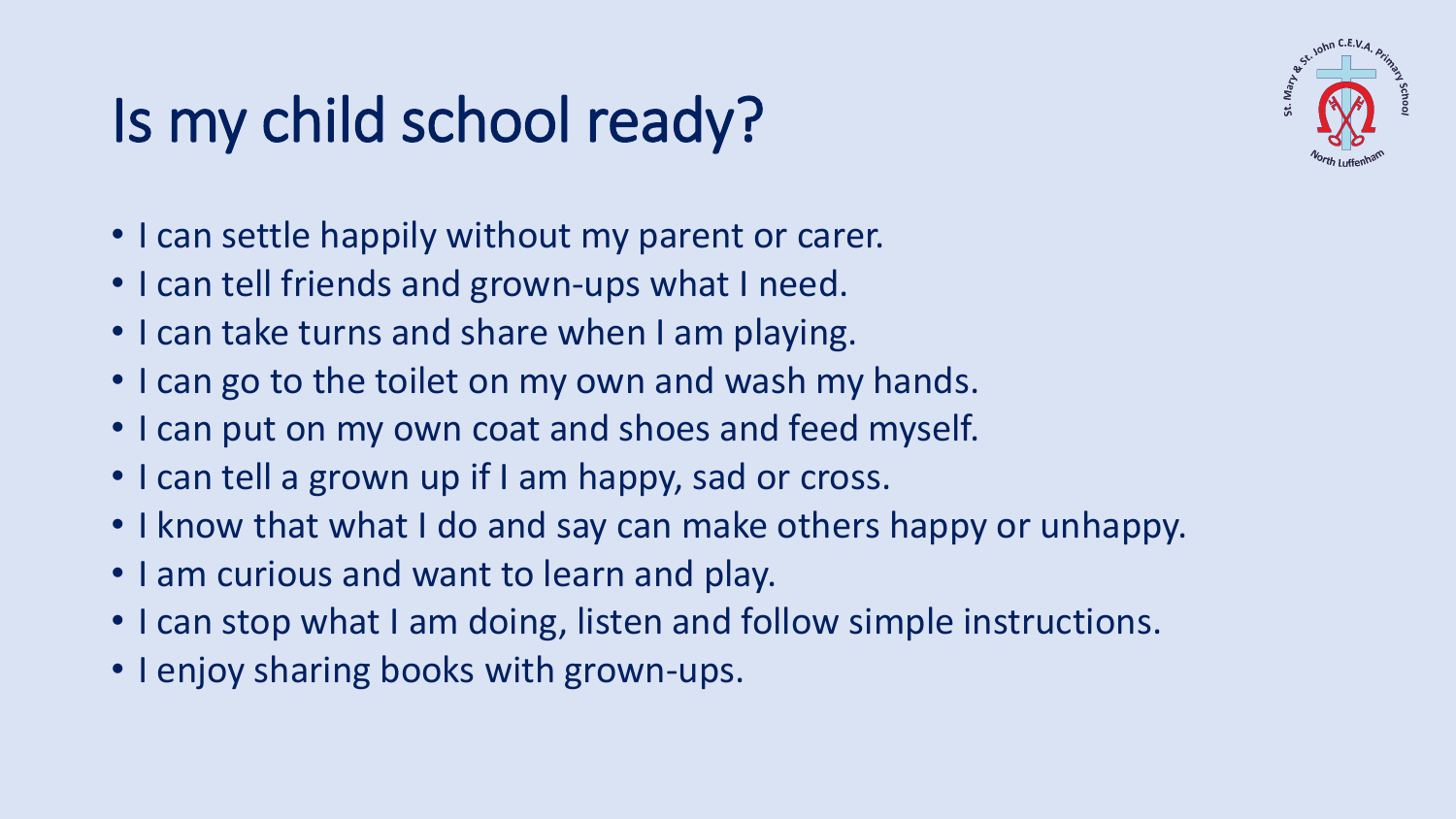# Our curriculum



• Follow Development Matters



**Early Education** 

• What to expect and when.

[http://www.earlyyearscareers.com/eyc/early-years-practice/what-to](http://www.earlyyearscareers.com/eyc/early-years-practice/what-to-expect-when-a-parents-guide/)expect-when-a-parents-guide/



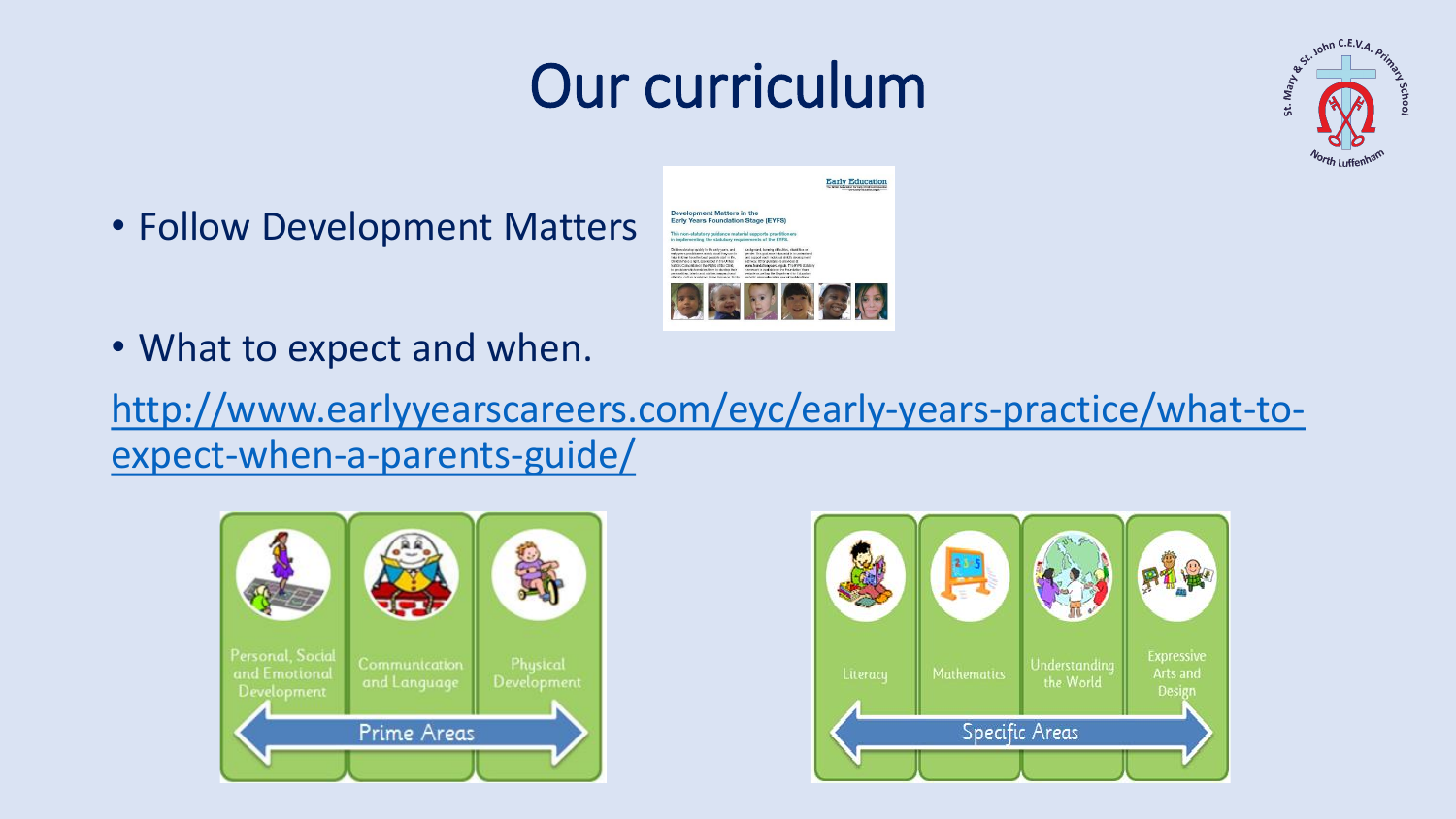# Our curriculum



- Communication and language are at the heart of our curriculum.
- By the age of 6, children should have a vocabulary of around 14000 words.
- We start with an enquiry question to allow for child led learning.
- Today I have a short note will be put on class dojo at the end of each day so you can see some of the things your child has been doing.
- Continuous provision inside and outside.

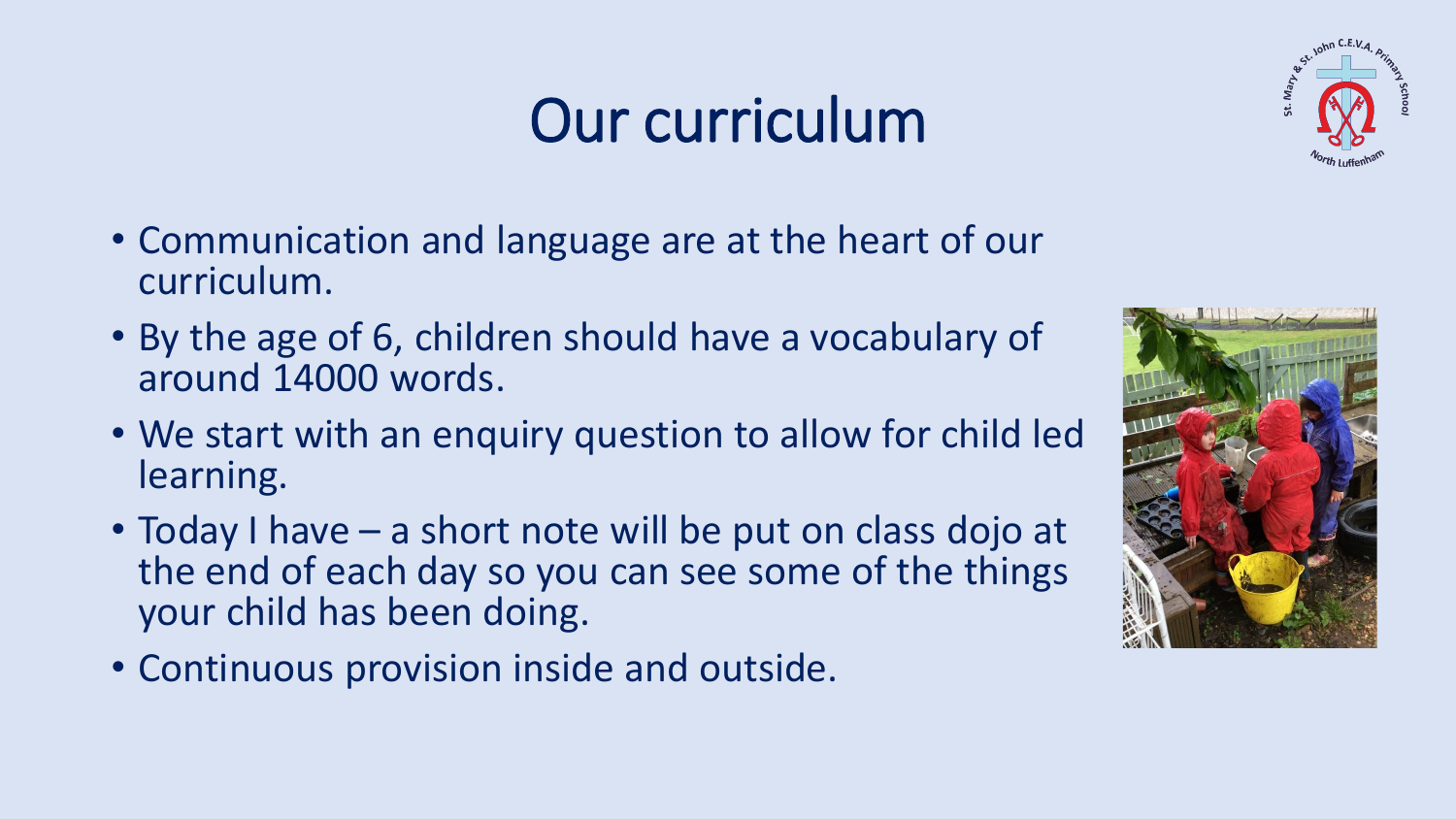### **Some of the things we do at school:**

- Wake and shake
- Access to continuous provision (indoors and outdoors) to practically explore each area of learning.
- Daily phonics
- Maths and English input after transition period
- Yoga
- Singing & storytelling
- Show and Tell
- Sharing stories, drama & role play
- Learning how to make friends and behave kindly
- Creative art activities





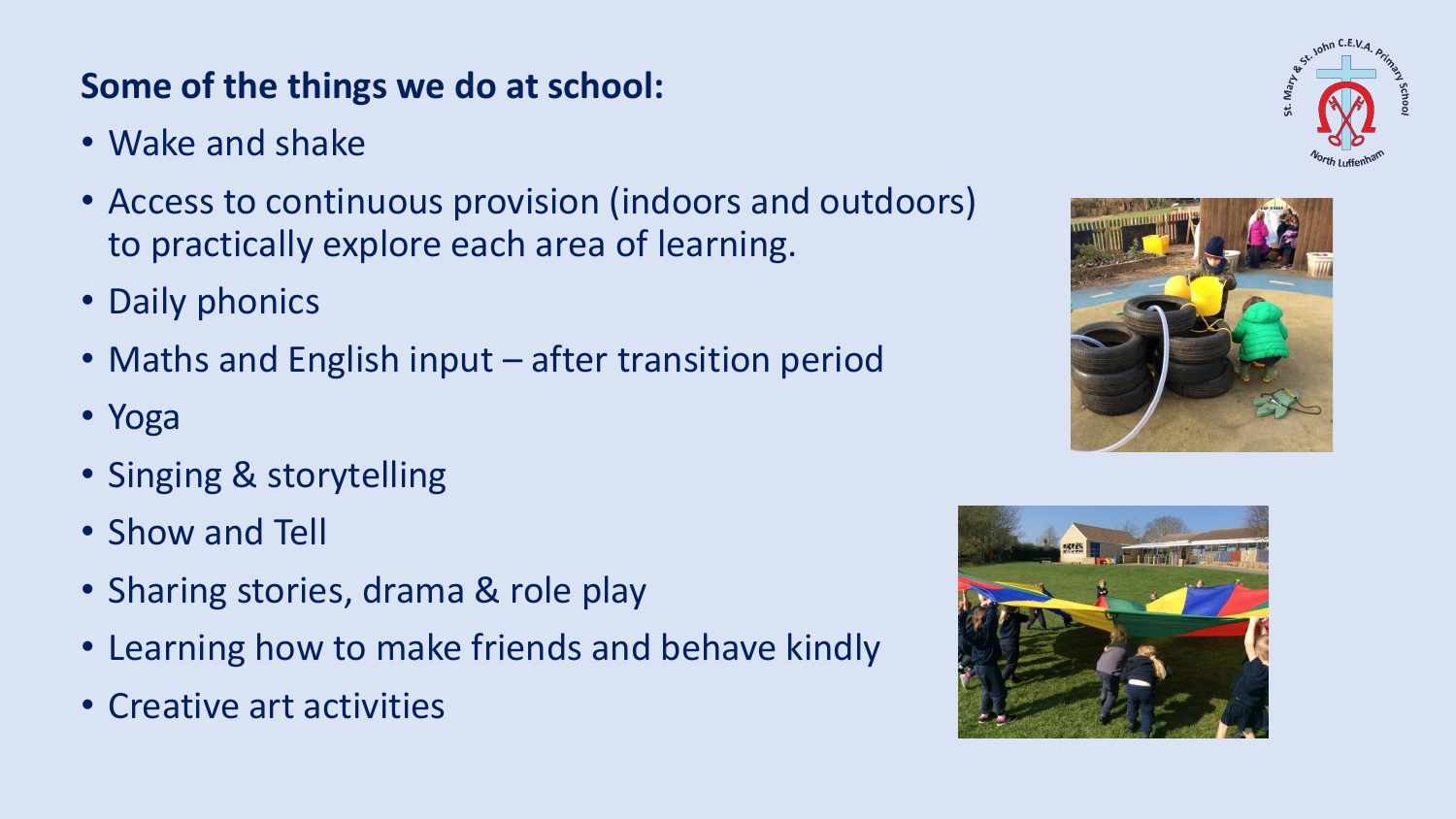# Characteristics of effective learning



These are the ways in which children learn. In our curriculum these are of equal importance to the seven areas of learning. The classroom is designed to allow children the opportunity to use these characteristics.

#### **Playing and exploring**

• Finding out and exploring Playing with what they know Being willing to 'have a go.'

#### **Active learning**

• Being involved and concentrating Keeping trying Enjoying achieving what they set out to do

#### **Creating and thinking critically**

• Having their own ideas Making links Choosing ways to do things

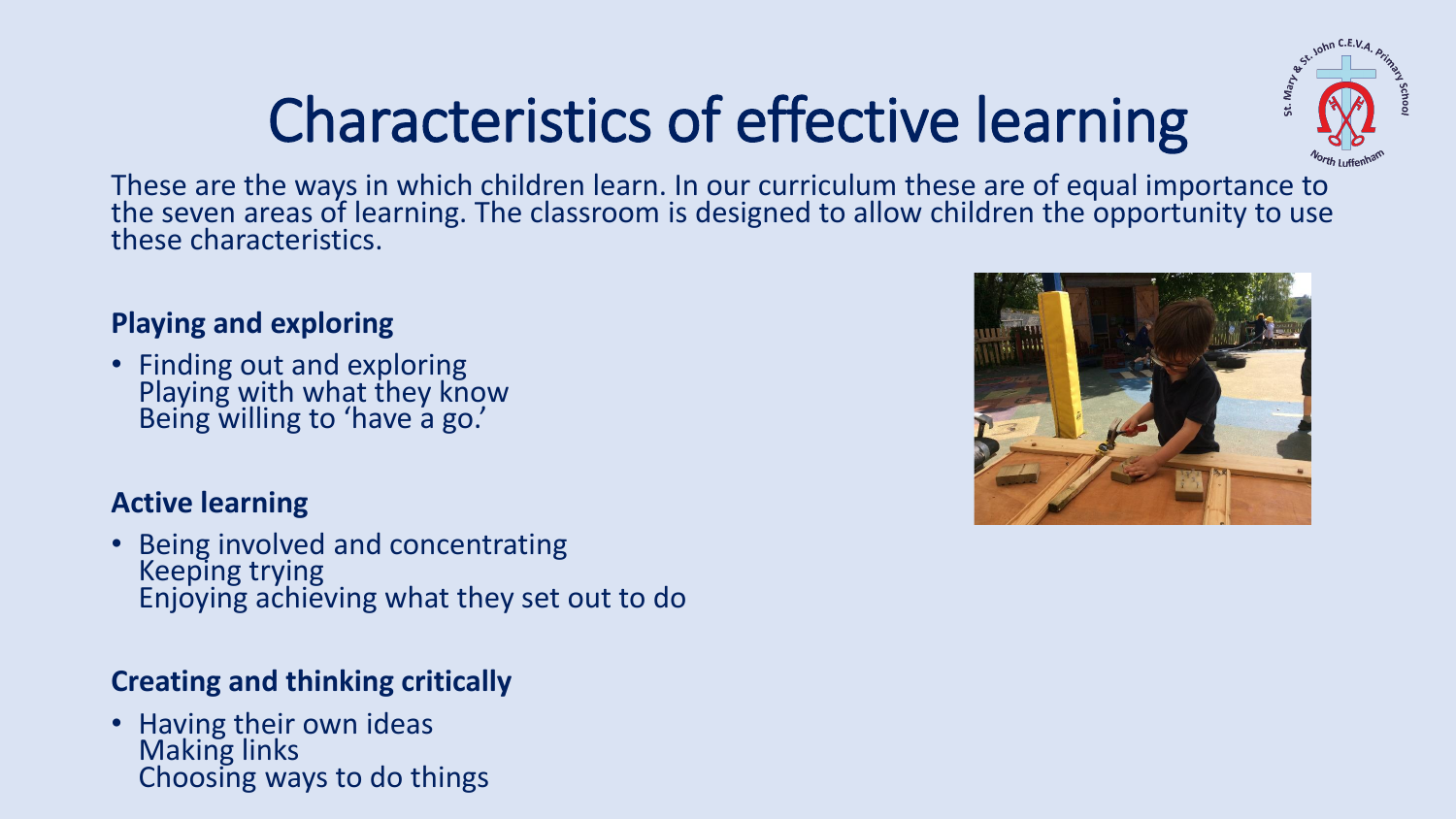### Assessment



- This comes initially from getting to know your child well.
- Our role is to then facilitate interactions which 'actively build bridges between what your child knows and the new information to be learned next' Rogoff, 1990.
- Daily, high quality interactions in all areas of continuous provision provide us with accurate assessment information to plan next steps.
- Target tracker our whole school assessment software.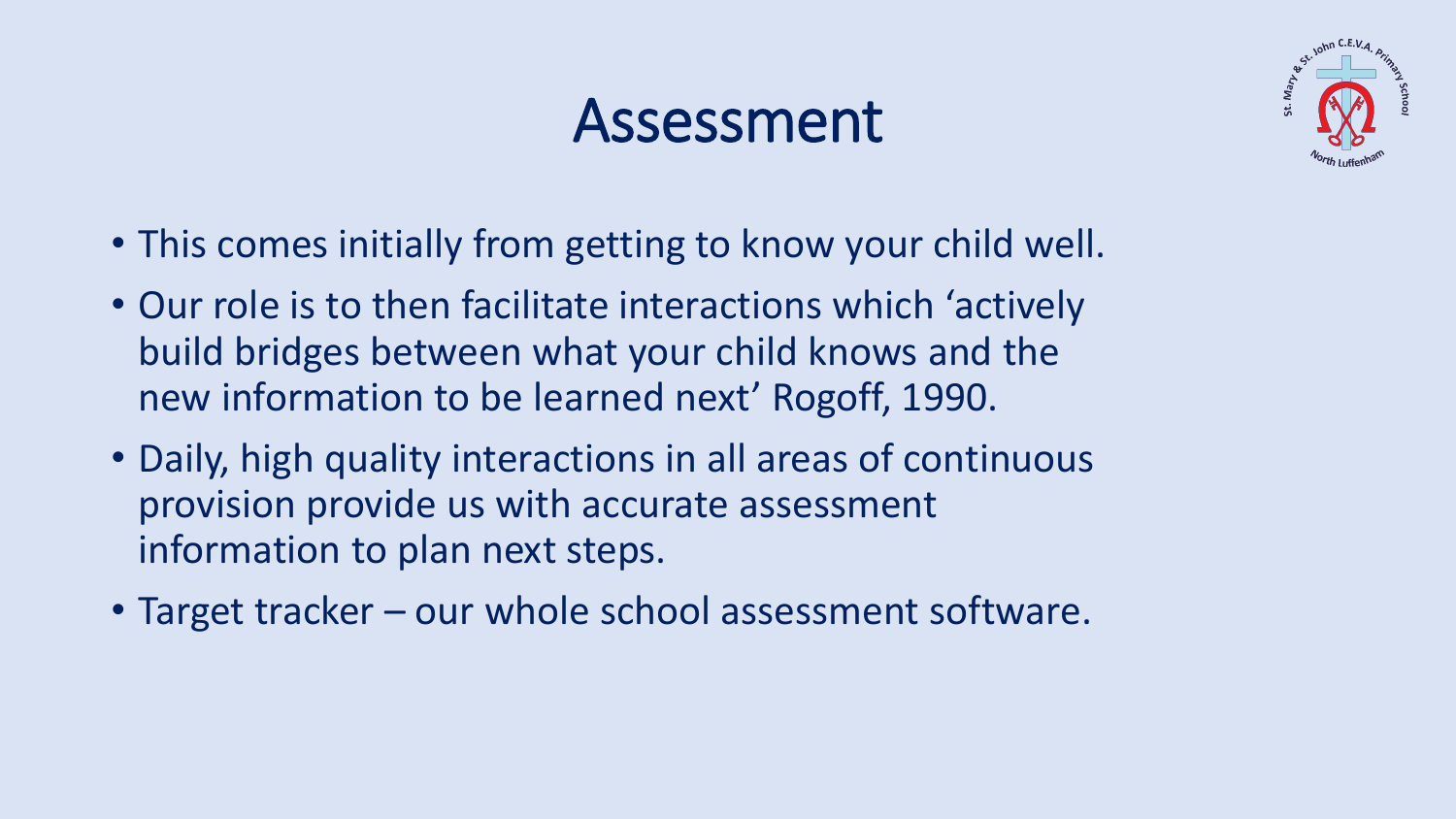# Being part of your child's learning journey



- Parental engagement is key and has a positive impact on the outcomes of your child and we want you to be involved in your child's learning journey.
- Today we have posted on Class Dojo to keep you informed.
- Class Dojo please use this to share things your child has been doing at home as these experiences all contribute to our assessment of your child.
- Photostories photos of your children set to music that you can come and watch at the end of each big term (3 times a year).
- 'Come and see what we've been learning' sessions these are opportunities for you to come and spend time in the classroom with your child and see what they have been learning about (3 times a year).
- Information evenings about: characteristics of effective learning, communication and language, phonics/reading and maths.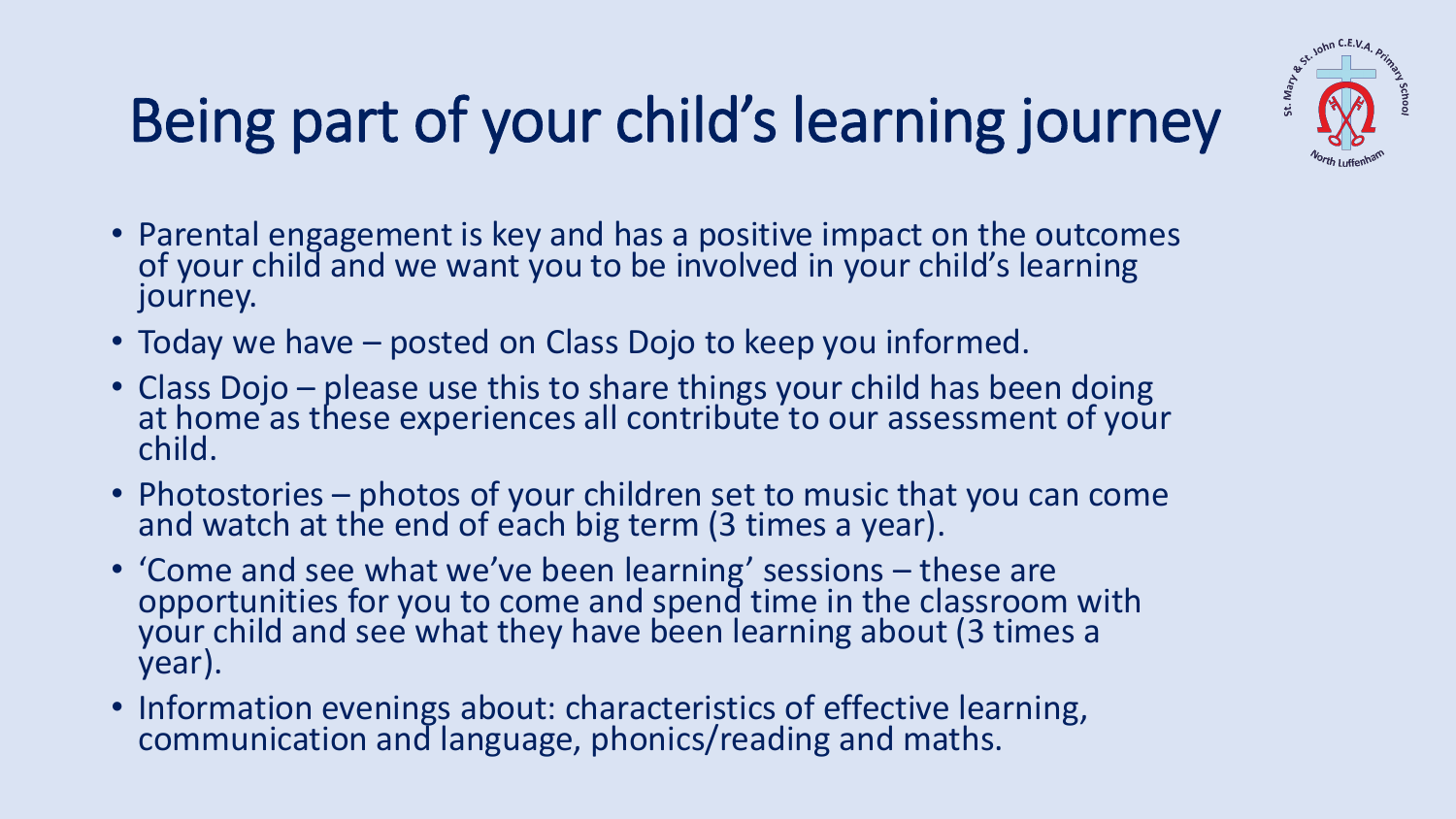# School Uniform



Where do I buy my child's school uniform?

#### **Kids & More; Sally-Ann**

#### **Uppingham Sports and Books**

- What is the school uniform?
	- Sweatshirt/Cardigan with school logo
	- **Navy Blue Polo Shirt**
	- Charcoal grey skirt , trousers, shorts or pinafore. Blue checked summer dress.
	- Navy blue jogging bottoms and navy hoodie (to be kept at school)
	- **Grey socks – we spend lots of time outside getting muddy so white don't stay white for long.**
	- A pair of black school shoes
	- Wellington Boots (to be kept at school)
	- Black plimsolls (to be kept at school)
	- Cap
	- Book Bag with school logo on
	- Waterproof Mac (to be kept on your child's peg)
	- Spare underwear (to be kept in your child's bookbag please send in plenty)

### **Please labelling ALL items of clothing.**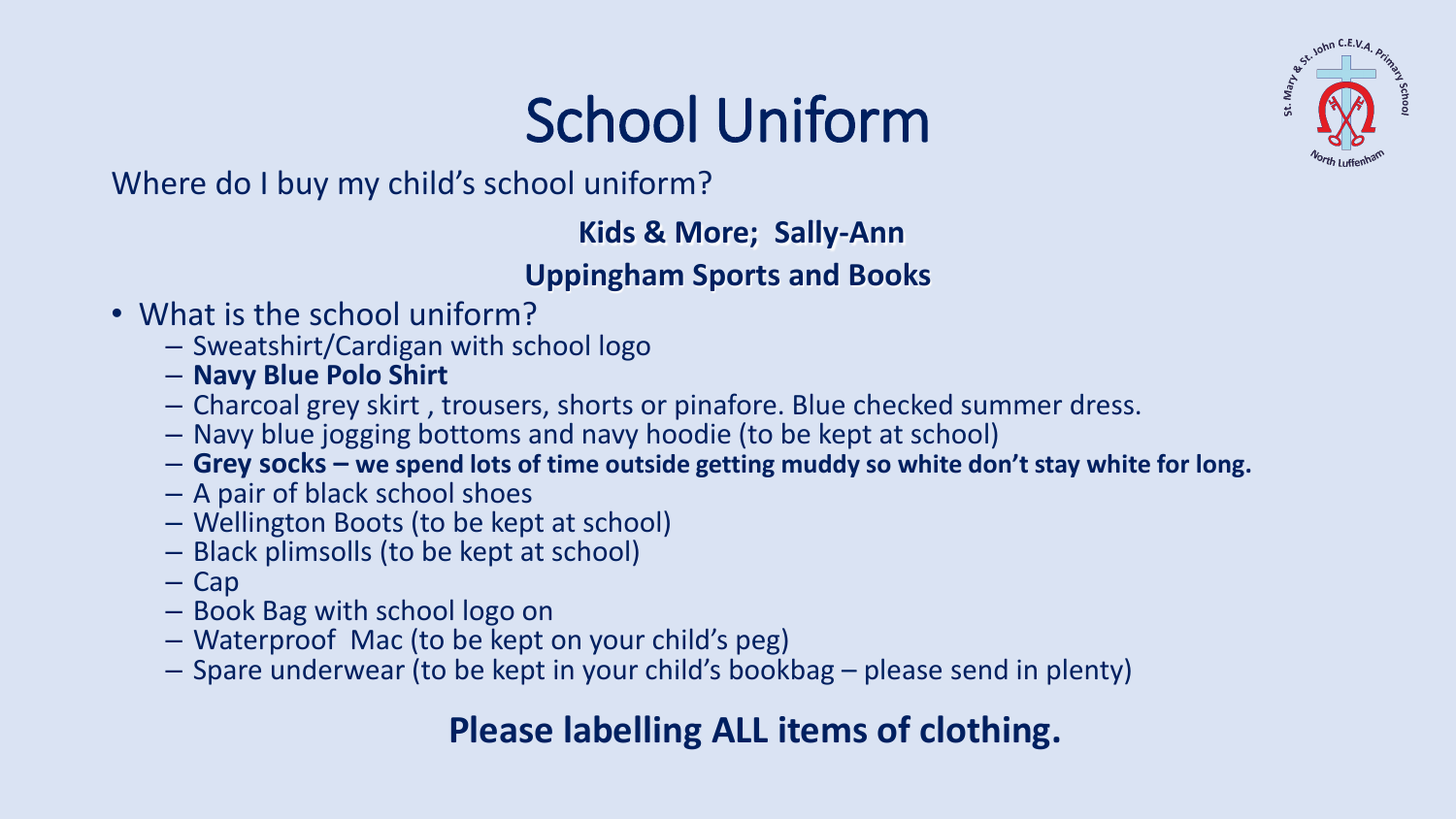# Lunchtimes



- Children are able to choose a free hot lunch or to bring a packed lunch.
- For the first term, I will take the children into the hall and stay in there whilst they eat their lunch (12.00 – 12.30).
- The children then go outside and play on the Reception playground, supervised by Mrs Breden, one of our Early Years Practitioners.
- To begin with the children remain in the Reception playground but then progress onto the big playground to play with the older children, later in the year to support the transition process.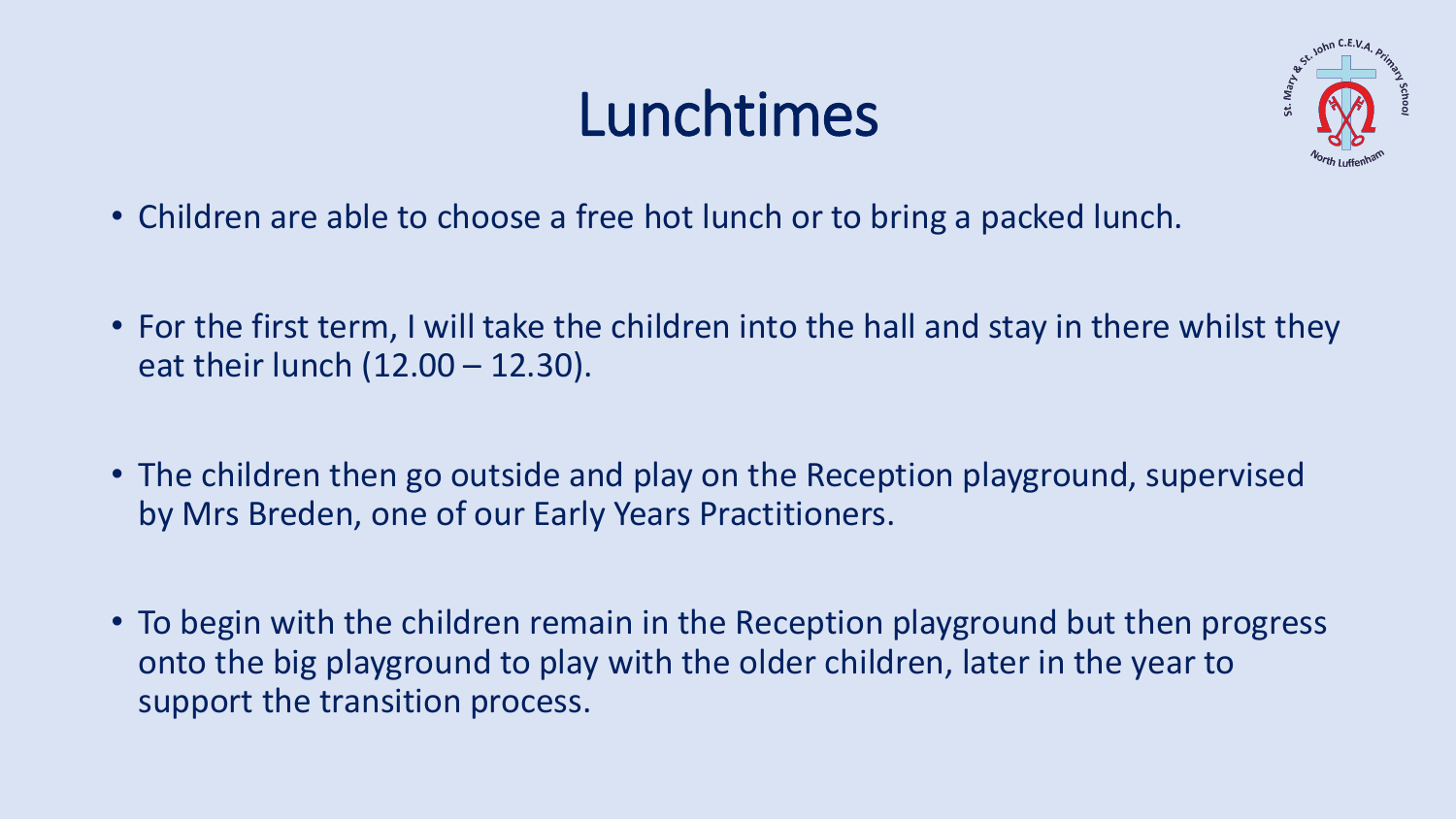# Parent pack



- Phased intake schedule
- Term Dates 2020 21
- 'Things I need to bring to school' checklist
- 'School readiness' checklist
- School Prayers for your child to learn over the holiday
- 'A square to decorate to create a class cross.
- Health Questionnaire from the school nurse.

### **These will all be added onto Class Dojo for you to access.**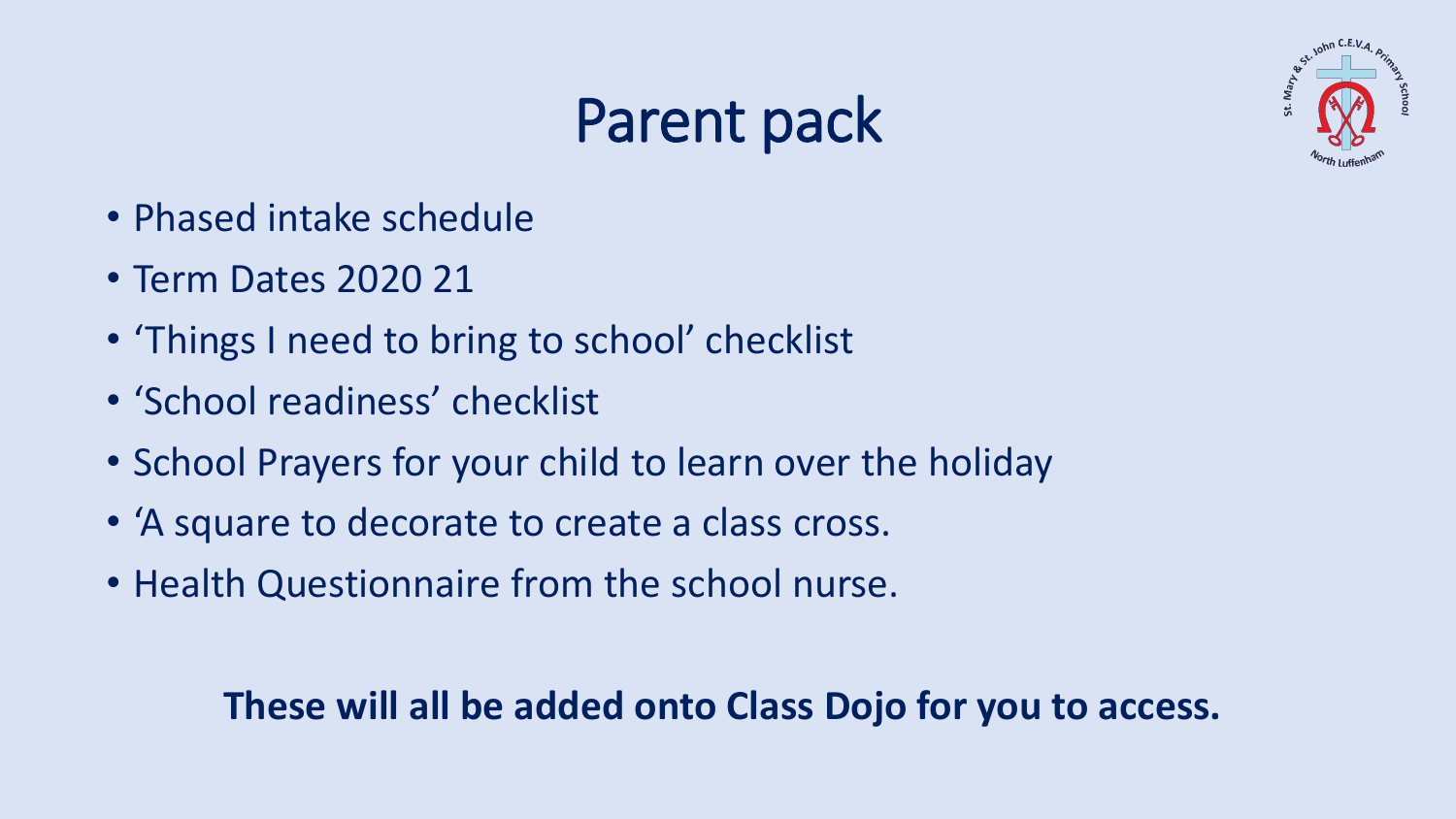# Other information



- Parking please do not park in the staff car park
- Milk all children are entitled to free milk until they turn five.
- Free school meals all children in Reception class and Key Stage 1 are entitled to free schools meals.